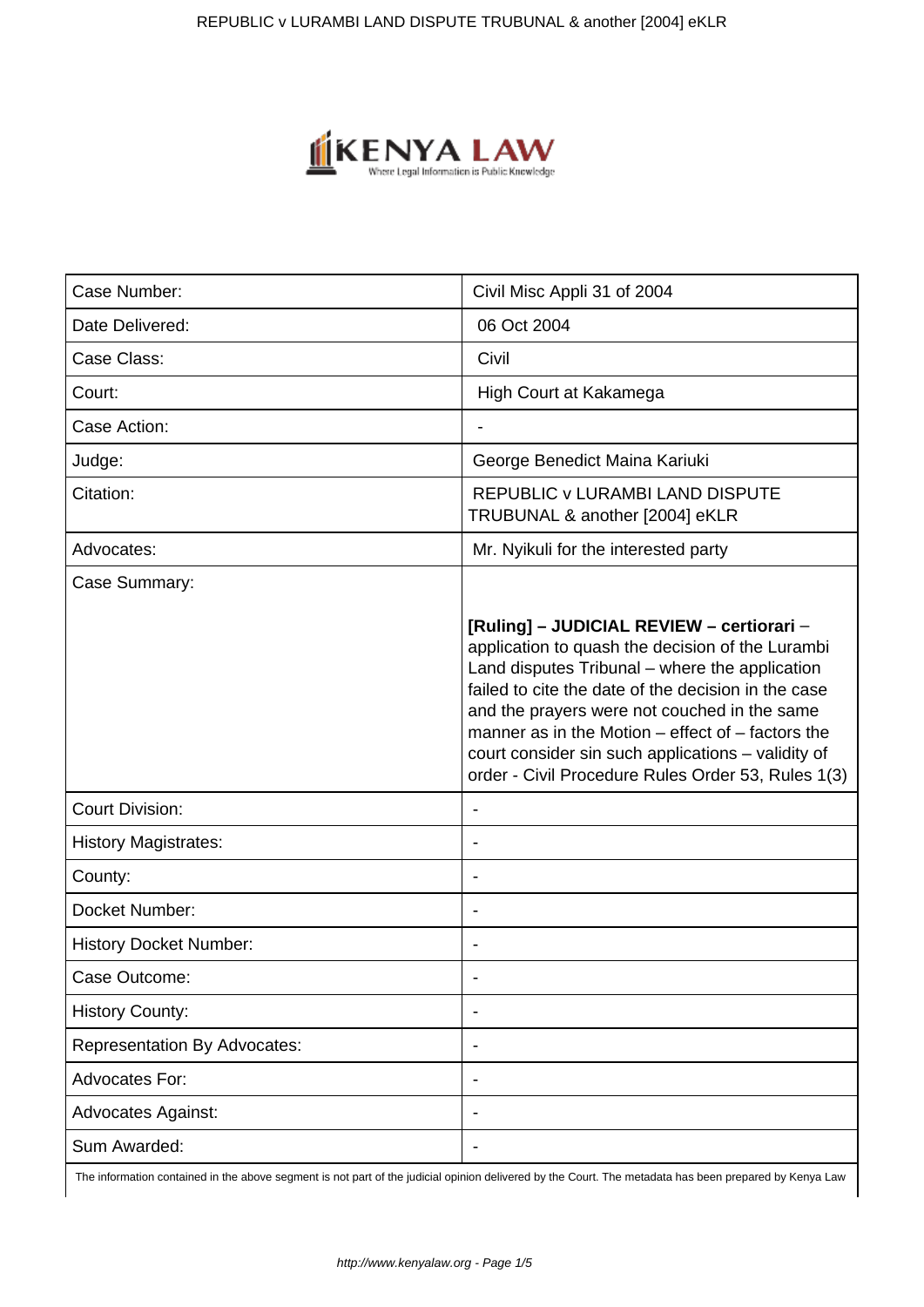as a guide in understanding the subject of the judicial opinion. Kenya Law makes no warranties as to the comprehensiveness or accuracy of the information.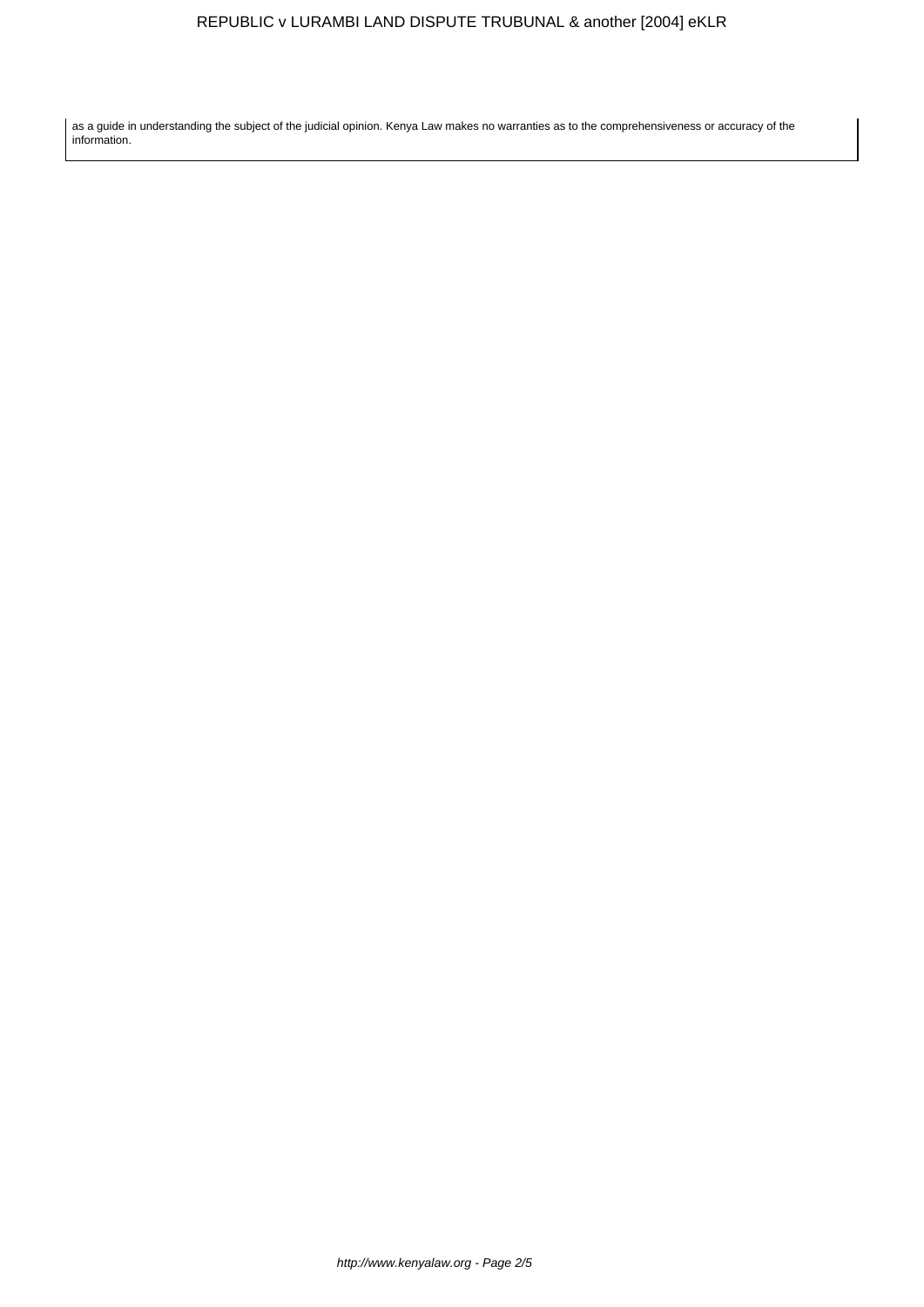REPUBLIC v LURAMBI LAND DISPUTE TRUBUNAL & another [2004] eKLR

## **REPUBLIC OF KENYA**

## **IN THE HIGH COURT OF KENYA**

### **AT KAKAMEGA**

**Civil Misc Appli 31 of 2004**

# **IN THE MATTER OF AN APPLICATION BY JUSTUS WELEMBA AND GEORGE**

## **ENOCK OGUNDA FOR ORDERS OF JUDICIAL REVIEW**

# **A N D**

## **IN THE MATTER OF THE DECISION OF LURAMBI LAND DISPUTE TRIBUNAL**

 **IN CASE NO. 164 OF 2003 DATED 26TH JUNE 2003, AND READ TO THE PARTIES**

**ON 1ST MARCH 2004 CONCERNING LAND PARCEL NO.BUTSOTSO/SHIBEYE/1906**

### **A N D**

**IN THE MATTER OF KAKAMEGA CHIEF MAGISTRATE MISC. AWARD No.183 of 2003.**

#### **B E T W E E N**

 **REPUBLIC .....................................................................................................................................**

# **............................................................APPLICANT**

### **V E R S U S**

### **LURAMBI LAND DISPUTE TRUBUNAL**

**.........................................................................................................RESPONDENT**

### **A N D**

**JULIUS ATIRA ............................................................................................................................................. ............INTERESTED PARTY**

http://www.kenyalaw.org - Page 3/5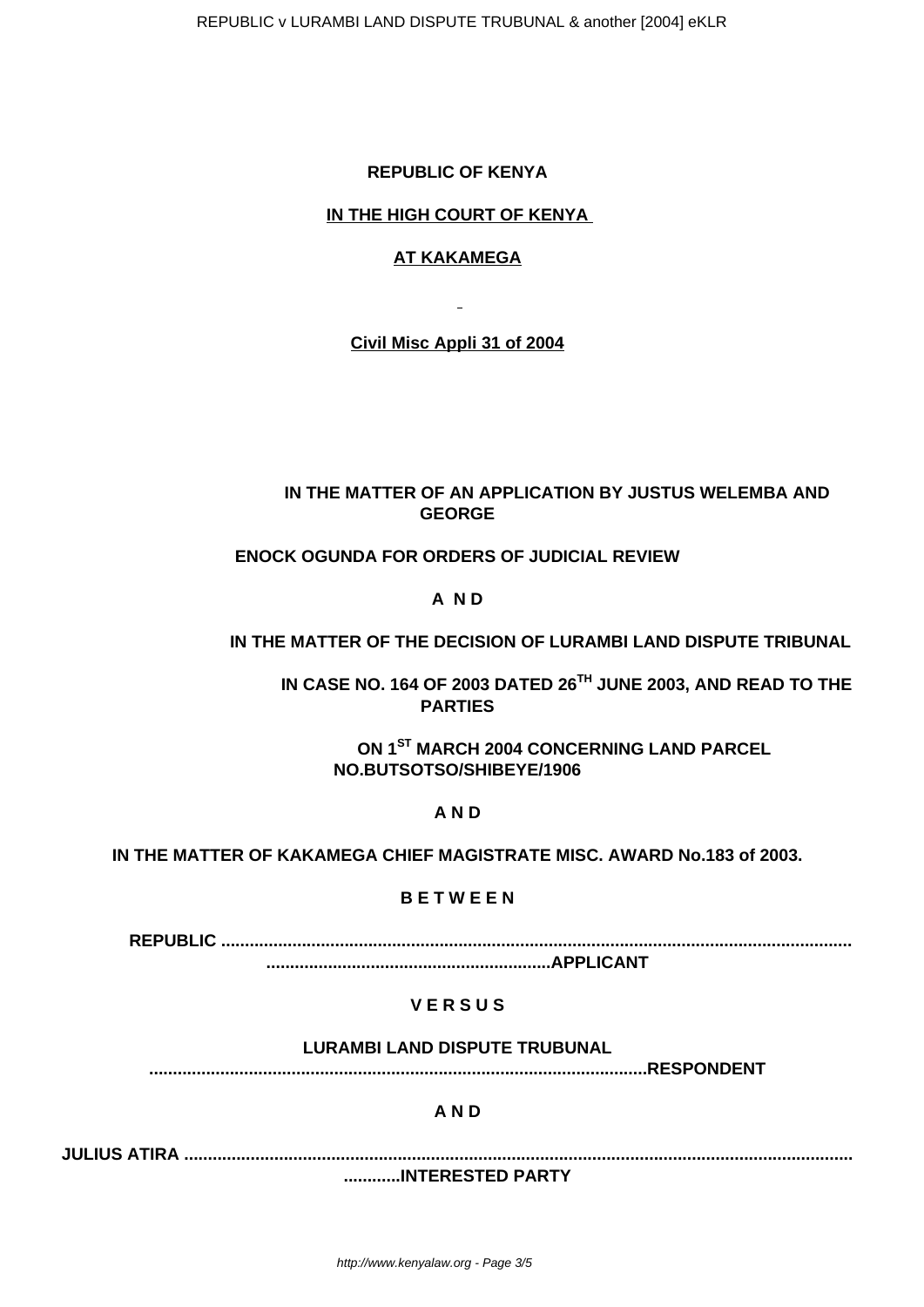#### **R U L I N G**

 On 25.3.2004, the Applicants' Justus Welemba Omusikoyo, and George Enock Ogunda obtained leave to apply for the orders of certiorari to bring into this court for quashing the proceedings and award of Lurambi Land Disputes Tribunal in case No.164 of 2003 relating to a dispute over Land title No. Butsotso/Shibeye/1906. On 14.4.2004, the Notice of Motion was filed pursuant to Rule 3(1) of Order 53 of the Civil Procedure Rules. The relief sought in the motion was an order of certiorari to quash the decision of Lurambi Land Disputes Tribunal made on 26.6.2003 in Land Disputes Tribunal case No. 164 of 2003 relating to land parcel No.Butsotso/Shibeye/1906 and its subsequent adoption in an unspecified date in Kakamega Misc. Award No.183 of 2003.

 In judicial review proceedings, the reliefs sought in the statement under Rule 1(2) of Order 53 must be identical to the orders prayed for in the Notice of Motion. This was not the case in the present application where the relief sought in the statement was **"the applicants seek orders of certiorari to quash the Decision of the Lurambi Land Disputes Tribunal in case No.164 of 2003."** Quite apart from failing to cite the date of the decision in the case the prayer for relief was not couched in the same manner as the order prayed for in the Motion. The two were not in pari materia. The statement also included a heading titled "Facts relied on" which are not provided for under Rule 1 sub rule 2 of Order 53. If the statement was proper in other respects and the motion was good enough to be heard I would normally strike out the offending parts of the statements and proceed to hear the merits of the case. But the statement in this case was also defective in that the relief stated did not harmonize with the relief sought in the Motion. The statement was fatally defective.

 But more importantly, the decision sought to be quashed was made on 26.6.2003 according to the Motion. Rule 2 of Order 53 and Section 9(3) of the Law Reform Act Cap 26 clearly stipulates that leave shall not be granted to apply for an order of certiorari to remove into this court for quashing any judgement, order, decree, conviction, or other proceedings unless the application for leave is made not later than 6 months after the date of the proceeding or such shorter period as may be prescribed by any Act. Quite clearly, leave should not have been granted in this cause as the statutory period of 6 months from the date of the decision sought to be quashed had elapsed when leave was sought. The application for leave did not bring out the date of the decision sought to be quashed by an order of certiorari, and this is precisely the reason the court granted leave. That date came to the force with the filing of the Motion.

 I agree with Mr. Nyikuli for the Interested party that leave ought to be set aside. I am also persuaded by Mr. Nyikuli that the statement is defective and the same cannot but be struck out.

 It is my finding that the leave granted on 25.3.2004 went against Section 9(3) of the Law Reform Act Cap 26 and Rule 2 of Order 53. The leave is set aside.

In the result, the Motion is struck out with costs.

# **Dated at Kakamega this 6th day of October, 2004**.

## **G. B. M. KARIUKI**

#### **J U D G E**

6/10/2004